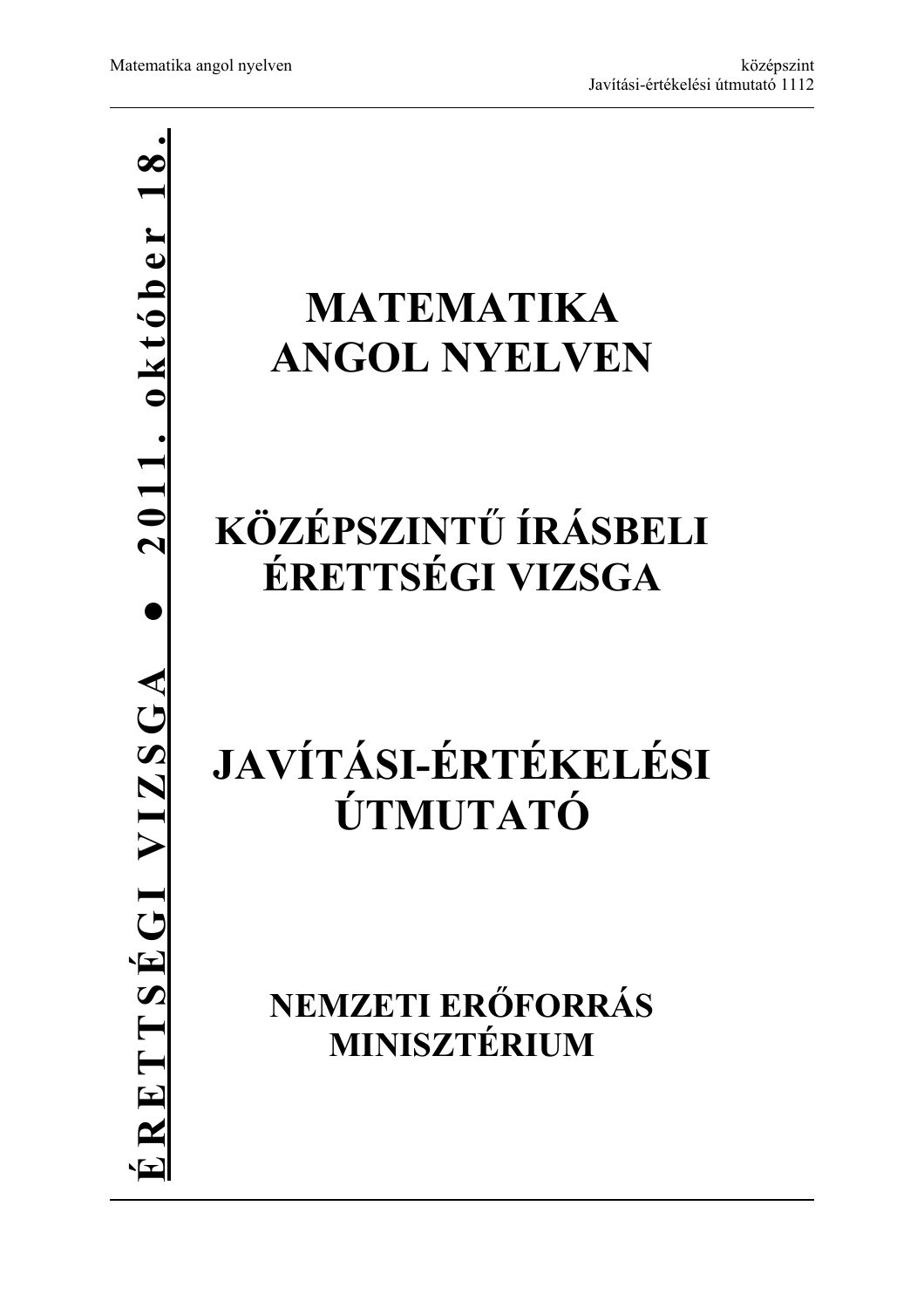# **Instructions to examiners**

### **Formal requirements:**

- 1. Mark the paper **in ink, different in colour** from the one used by the candidate. Indicate errors and incomplete solutions, etc. in the conventional way.
- 2. The first one of the grey rectangles under each problem shows the maximum attainable score on that problem. The **points** given by the examiner are to be entered **in the rectangle** next to that.
- 3. **If the solution is perfect**, it is enough to enter the maximum scores in the appropriate rectangles.
- 4. If the solution is incomplete or incorrect, please indicate the individual **partial scores**  in the body of the paper, too.
- 5. Do not assess anything written in pencil, except diagrams.

### **Assessment of content:**

- 1. The markscheme may contain more than one solution for some of the problems. If the **solution by the candidate is different**, allocate the points by identifying the parts of the solution equivalent to those of the one given in the markscheme.
- 2. The subtotals in the markscheme can be **further divided**, but the scores awarded should always be whole numbers.
- 3. If it is clear that the reasoning and the final answer are both correct, you may award the maximum score even if the solution is **less detailed** than the one given in the markscheme*.*
- 4. If there is a **calculation error** or inaccuracy in the solution, only take off the points for that part where the error occurs. If the reasoning remains correct and the error is carried forward without changing the nature of the task, the points for the rest of the solution should be awarded.
- 5. In the case of a **principal error**, no points should be awarded at all for that section of the solution, not even for formally correct steps. (These logical sections of the solutions are separated by double lines in the markscheme.) However, if the wrong information based on the principal error is carried forward to the next section or to the next part of the problem and is used correctly there, the maximum score is due for the next part, provided that the error has not changed the nature of the task.
- 6. Where the markscheme shows a **unit** or **remark** in brackets, the solution should be considered complete without that unit or remark as well.
- 7. If there are more than one different approaches to a problem, **assess only the one indicated by the candidate**.
- 8. **Do not give extra points** (i.e. more than the maximum score due for the problem or part of problem.
- 9. **Do not take off points** for steps or calculations that contain errors but are not actually used by the candidate in the solution of the problem.
- 10. **Assess only two out of the three problems in part B of Paper II.** The candidate was requested to indicate in the appropriate square the number of the problem not to be assessed and counted in their total score. Should there be a solution to that problem, it does not need to be marked. If it is not clear which problem the candidate does not want to be assessed, assume automatically that it is the last one in the question paper, and do not assess that problem.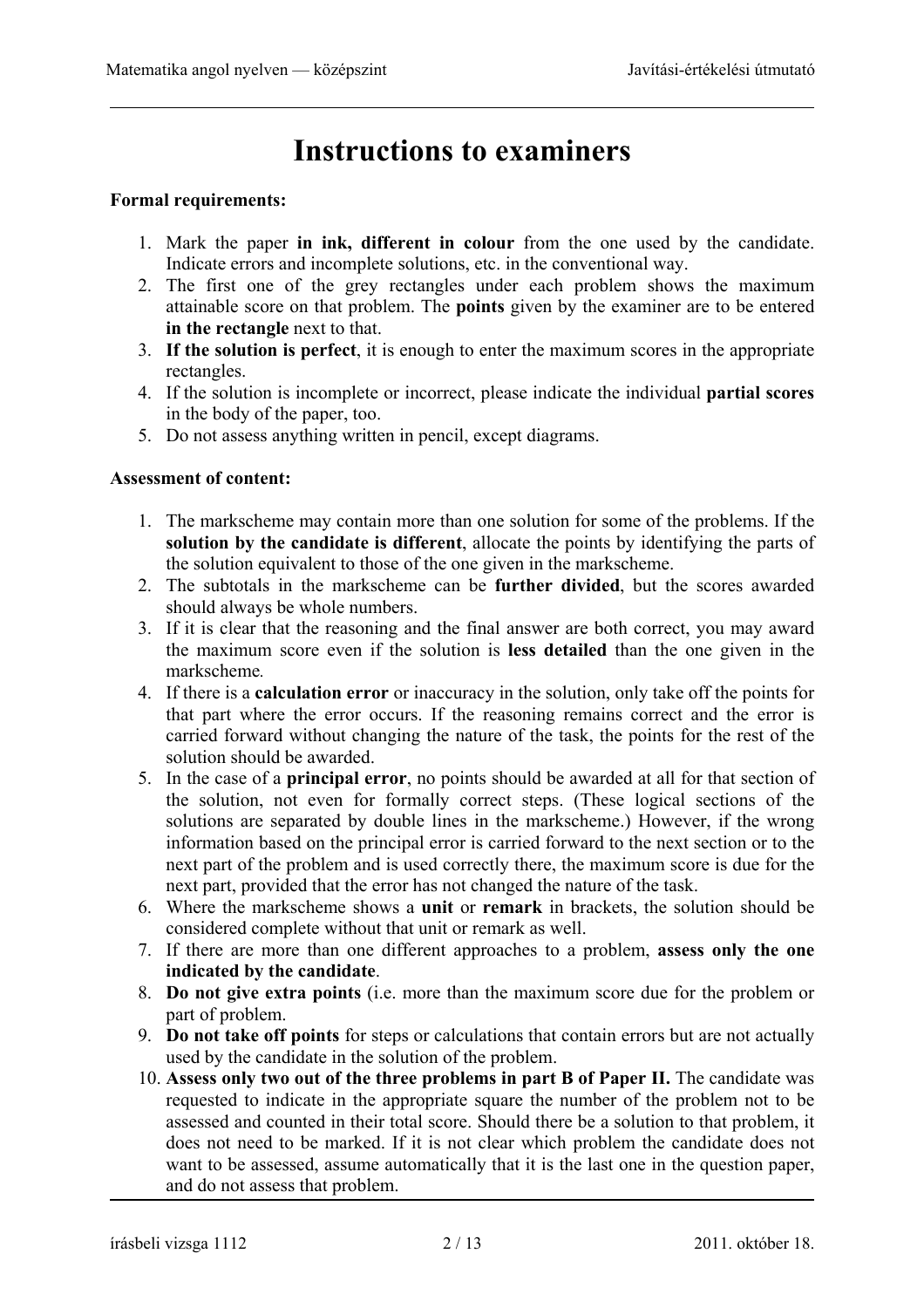**I** 

| $420 = 2 \cdot 2 \cdot 3 \cdot 5 \cdot 7 (= 2^2 \cdot 3 \cdot 5 \cdot 7).$ |                 | 2 points Do not divide. |
|----------------------------------------------------------------------------|-----------------|-------------------------|
|                                                                            | Total: 2 points |                         |

| 20 000 and 16 000. |  | 2 points   1 point for knowing that                        |
|--------------------|--|------------------------------------------------------------|
|                    |  | 36 000 is to be divided                                    |
|                    |  | <b>Total:</b> 2 points $\int$ <i>into nine equal parts</i> |

| During the 8 days, the number of cells $(c)$ doubled 4<br>times. | $1$ point | These 2 points are also<br>due if the first four terms |
|------------------------------------------------------------------|-----------|--------------------------------------------------------|
| $c = 5000 \cdot 2^4$ .                                           | 1 point   | of the sequence are listed<br>correctly.               |
| $c = 80000$ .                                                    | point     |                                                        |
| <b>Total:</b>                                                    | points    |                                                        |

| a)            | 1 point  |                                                 |
|---------------|----------|-------------------------------------------------|
|               | 1 point  | Award the points for a<br>correct answer in any |
| Ø<br>C.       | 1 point  |                                                 |
| <b>Total:</b> | 3 points | torm.                                           |

| $\ddot{\phantom{0}}$ |                   |  |
|----------------------|-------------------|--|
| $a = 2$ .            | $1$ point         |  |
|                      | l point           |  |
|                      | Total:   2 points |  |

| The median is 7. |                   | 2 points Do not divide. |
|------------------|-------------------|-------------------------|
|                  | Total:   2 points |                         |

| Correct graph, e.g. |          |                           |
|---------------------|----------|---------------------------|
|                     |          | 2 points   Do not divide. |
| Total:              | 2 points |                           |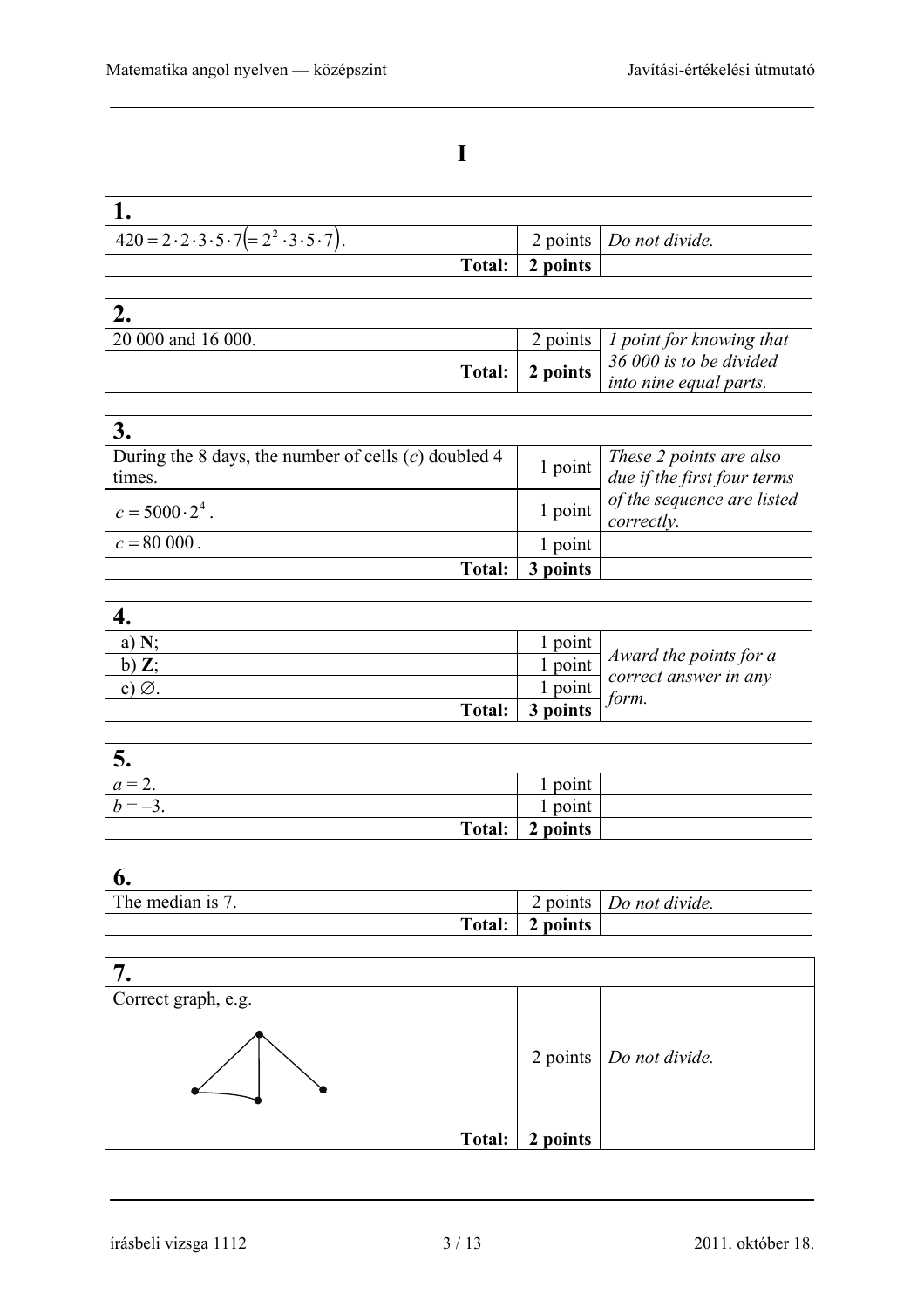| 8.                   |                 |  |
|----------------------|-----------------|--|
| $d=-3$               | 1 point         |  |
| $a_{50} = a_1 + 49d$ | 1 point         |  |
| $a_1 = 176$          | 1 point         |  |
|                      | Total: 3 points |  |

|               |          | 2 points   Do not divide the 2 points. |
|---------------|----------|----------------------------------------|
| <b>Total:</b> | 2 points |                                        |

| $^{\prime}$ 10.       |          |                                                     |
|-----------------------|----------|-----------------------------------------------------|
| $\mathbf{B}^{\prime}$ |          | 2 points $\vert$ <i>Do not divide the 2 points.</i> |
| Total:                | 2 points |                                                     |

| 11.                                                                                                                         |          |                                                                                                                                    |
|-----------------------------------------------------------------------------------------------------------------------------|----------|------------------------------------------------------------------------------------------------------------------------------------|
| $2000 \cdot 1.06^x = 4024$ .                                                                                                | 1 point  | The point is also due if<br>this idea is reflected by the<br>calculation.                                                          |
| Calculation of $x$ :<br>$\log 2000 + x \log 1.06 = \log 4024$<br>$\frac{\log 4024 - \log 2000}{\log 1.06} \approx 11.998$ . | 2 points | It is also accepted as a<br>correct solution to<br>calculate the balance year<br>by year with a calculator<br>and obtain 12 years. |
| 12 whole years.                                                                                                             | 1 point  |                                                                                                                                    |
| Total:                                                                                                                      | points   |                                                                                                                                    |

| <b>12.</b>                                                                                                                                                                   |          |                                                      |
|------------------------------------------------------------------------------------------------------------------------------------------------------------------------------|----------|------------------------------------------------------|
| A pair (any pair) of face diagonals drawn from the<br>same vertex can be completed to form a regular<br>triangle with the third face diagonal connecting<br>their endpoints, | 2 points | <i>l</i> point for a correct face<br>diagonal drawn. |
| therefore the angle in question is $60^\circ$ .                                                                                                                              | 1 point  |                                                      |
| <b>Total:</b>                                                                                                                                                                | points   |                                                      |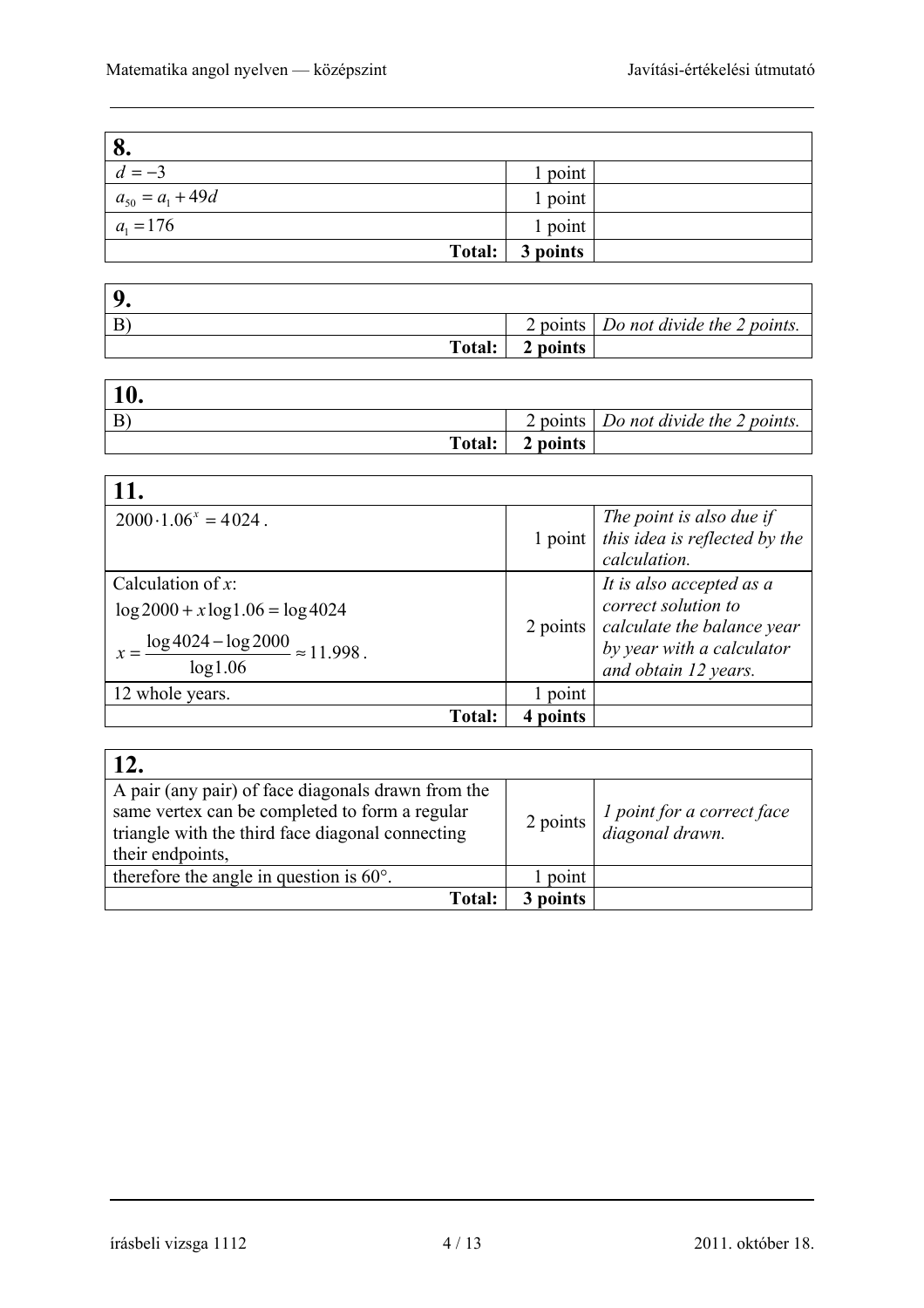| II A                                                                                                                                                                                                                                                |          |                                                                                                                                                                                                                                       |
|-----------------------------------------------------------------------------------------------------------------------------------------------------------------------------------------------------------------------------------------------------|----------|---------------------------------------------------------------------------------------------------------------------------------------------------------------------------------------------------------------------------------------|
| 13. a)                                                                                                                                                                                                                                              |          |                                                                                                                                                                                                                                       |
| The value of the square root is non-negative: $x \le 5$ ,                                                                                                                                                                                           | 1 point* |                                                                                                                                                                                                                                       |
| and only non-negative numbers have square roots:                                                                                                                                                                                                    |          |                                                                                                                                                                                                                                       |
| $ x  \geq \sqrt{35.5}$ .                                                                                                                                                                                                                            | 1 point* |                                                                                                                                                                                                                                       |
| Squaring: $x^2-10x+25=2x^2-71$ .                                                                                                                                                                                                                    | 1 point  |                                                                                                                                                                                                                                       |
| Rearranged: $x^2 + 10x - 96 = 0$ .                                                                                                                                                                                                                  | 1 point  |                                                                                                                                                                                                                                       |
| There are two real roots: $-16$ and 6.                                                                                                                                                                                                              | 1 point  |                                                                                                                                                                                                                                       |
| The latter is against the first restriction, so it is not a<br>solution of the equation. The only solution of the<br>equation is $-16$ since it satisfies both conditions, and<br>the transformations were equivalent on the<br>appropriate domain. | 1 point* | The points marked with *<br>are also due if the<br>conditions are not<br>formulated but the roots<br>of the quadratic equation<br>are substituted in the<br>original equation, and the<br>solution is correctly<br><i>identified.</i> |
| <b>Total:</b>                                                                                                                                                                                                                                       | 6 points |                                                                                                                                                                                                                                       |

| 13. b)                                                                                          |          |                                                                                                                                                                                                                                                                                                                                                                                                                                                       |
|-------------------------------------------------------------------------------------------------|----------|-------------------------------------------------------------------------------------------------------------------------------------------------------------------------------------------------------------------------------------------------------------------------------------------------------------------------------------------------------------------------------------------------------------------------------------------------------|
| Substituting $\sin^2 x = 1 - \cos^2 x$ on the left-hand side:<br>$1 - \cos^2 x = 1 + 2\cos x$ . | 1 point  |                                                                                                                                                                                                                                                                                                                                                                                                                                                       |
| $\cos^2 x + 2\cos x = 0$ ;                                                                      | 1 point  |                                                                                                                                                                                                                                                                                                                                                                                                                                                       |
| $\cos x(\cos x+2)=0$ .                                                                          | 1 point  |                                                                                                                                                                                                                                                                                                                                                                                                                                                       |
| If $\cos x = 0$ , then $x = \frac{\pi}{2} + k\pi$ , where $k \in \mathbb{Z}$ .                  | 2 points | Award 1 point if the<br>solution is formulated as<br>shown but without stating<br>the set from which k is<br>taken or with a period<br>different from $2\pi$ . Award<br><i>l</i> point if the answer is<br>given in the form<br>$x = 90^\circ + k \cdot 180^\circ$ ( $k \in \mathbb{Z}$ )<br>or with degrees and<br>radians mixed. Award no<br>points if the period is<br>missing altogether (for<br>example, if the answer is<br>$x = 90^{\circ}$ ). |
| The equation $\cos x + 2 = 0$ has no solution<br>(since $\cos x = -2$ is impossible).           | 1 point  |                                                                                                                                                                                                                                                                                                                                                                                                                                                       |
| <b>Total:</b>                                                                                   | 6 points |                                                                                                                                                                                                                                                                                                                                                                                                                                                       |
| Remark. Award full mark, too, if the quadratic is solved with the quadratic formula.            |          |                                                                                                                                                                                                                                                                                                                                                                                                                                                       |

## írásbeli vizsga 1112 5 / 13 2011. október 18.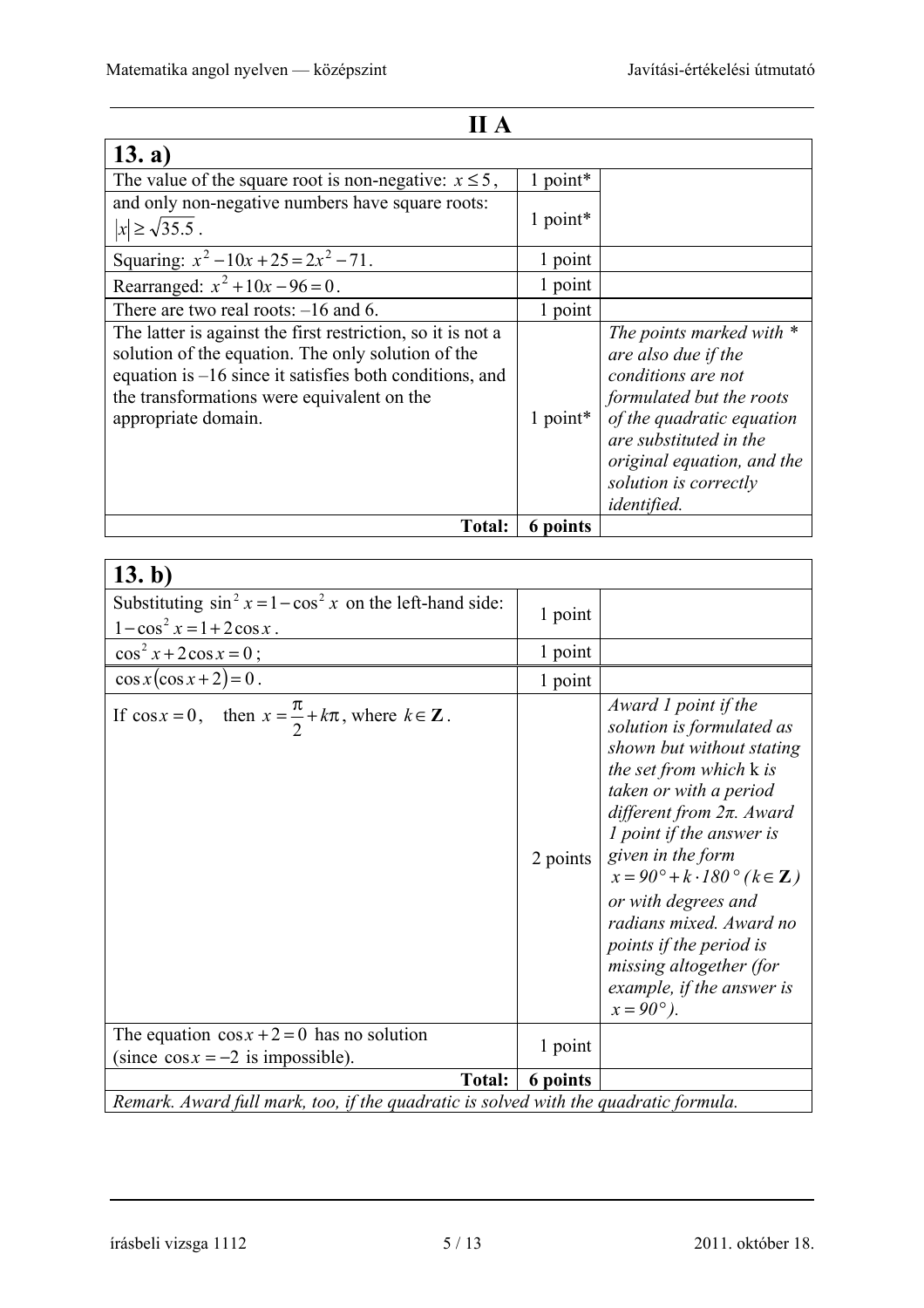| 14. a)                                            |           |                           |
|---------------------------------------------------|-----------|---------------------------|
| The quoted answer was given by 18.75% of those at |           | This point is also due if |
| least 40 years old.                               | $1$ point | this idea is reflected by |
|                                                   |           | the calculations.         |
| $18.75\%$ of 80 is $80 \cdot 0.1875$ .            | 1 point   |                           |
| That is, 15 participants of 40 years or older age | 1 point   |                           |
| answered, "less than 5 times".                    |           |                           |
| Total:                                            | points    |                           |

| 14. b)                                                                      |          |  |
|-----------------------------------------------------------------------------|----------|--|
| Out of those under 40: $120 \cdot 0.35 = 42$ ,                              | point    |  |
| out of those at least 40 years old: $80 \cdot 0.375 = 30$ ,                 | 1 point  |  |
| that is, a total of 72 persons go to the theatre $5$ to 10<br>times a year. | 1 point  |  |
| This is 36% of the participants.                                            | point    |  |
| <b>Total:</b>                                                               | 4 points |  |

| <b>14. c)</b> Solution 1.                                             |          |                                                   |
|-----------------------------------------------------------------------|----------|---------------------------------------------------|
| There are $\binom{200}{2}$ (= 19 900) selections altogether.          | 1 point  |                                                   |
| The number of cases with two persons under 40                         |          |                                                   |
| selected is $\binom{120}{2}$ (= 7140).                                | 1 point  |                                                   |
| The probability of both of the selected participants                  |          |                                                   |
| being younger than 40 is                                              |          |                                                   |
| (120)                                                                 | 1 point  |                                                   |
| $\frac{(2)}{(200)}$ $\left(=\frac{7140}{19900}\approx 0.359\right)$ . |          |                                                   |
|                                                                       |          |                                                   |
| The probability of the complementary event is                         |          |                                                   |
|                                                                       |          |                                                   |
| $1-\frac{2}{200}\left(\frac{12\,760}{19\,900}\right).$                | 1 point  |                                                   |
|                                                                       |          |                                                   |
| Thus the probability of at most one selected                          |          | This point is not due if the                      |
| participant being younger than 40 years is 0.641.                     | 1 point  | answer is not rounded to                          |
|                                                                       |          | three decimal places or<br>the rounding is wrong. |
| <b>Total:</b>                                                         | 5 points |                                                   |

írásbeli vizsga 1112 6 / 13 2011. október 18.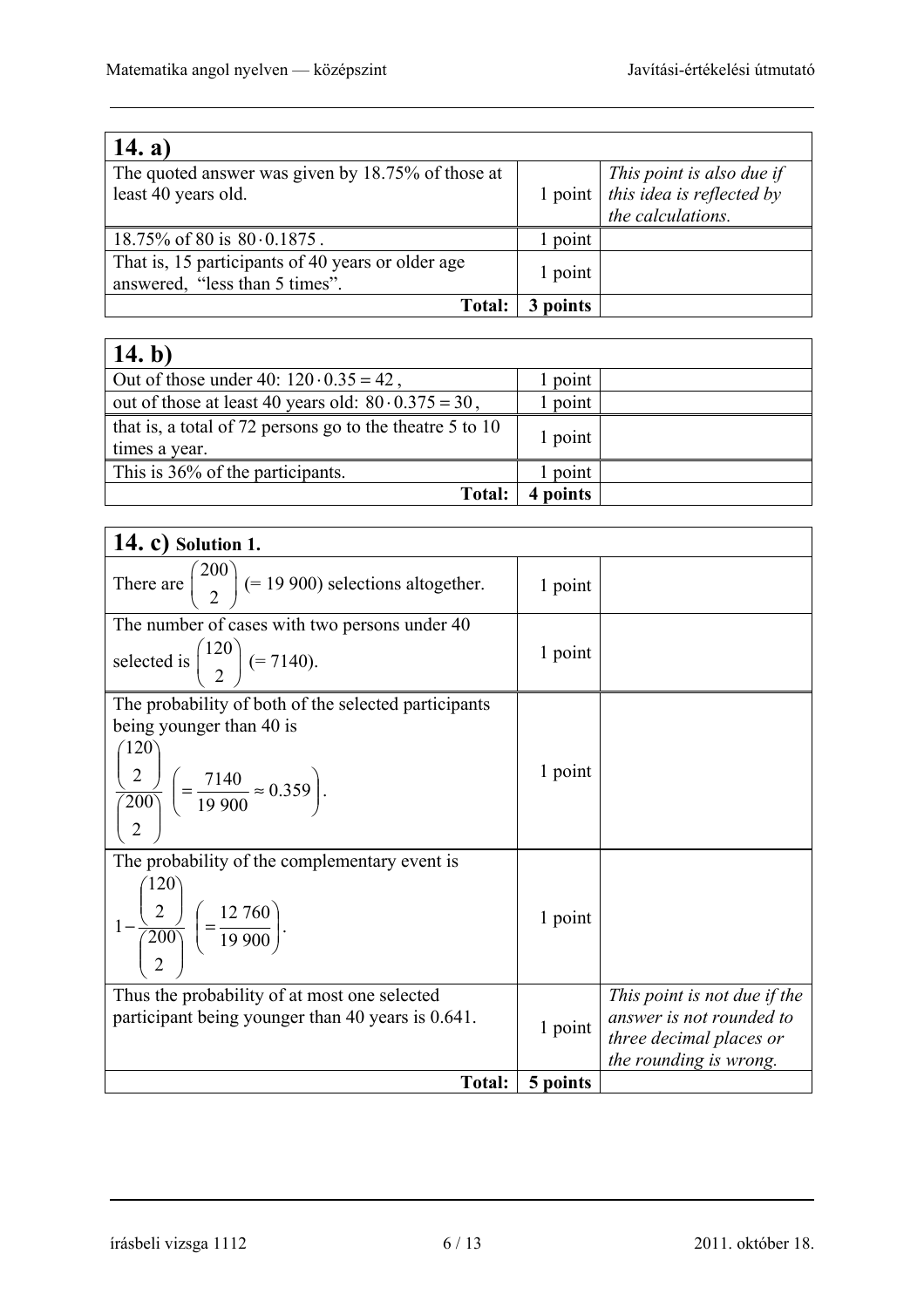| <b>14. c)</b> Solution 2.                                                                                                                                  |          |                                                                                                               |
|------------------------------------------------------------------------------------------------------------------------------------------------------------|----------|---------------------------------------------------------------------------------------------------------------|
| The number of all possible selections is $\binom{200}{2}$<br>$(= 19 900).$                                                                                 | 1 point  |                                                                                                               |
| In $\binom{80}{2}$ (= 3160) out of these cases, both randomly<br>selected participants are at least 40 years old.                                          | 1 point  |                                                                                                               |
| They belong to different age groups in<br>$80.120$ (= 9600) cases.                                                                                         | 1 point  |                                                                                                               |
| The probability of the event in question is<br>80 <sup>°</sup><br>$\frac{\binom{80}{2} + 80.120}{\binom{200}{}} \left( = \frac{12\,760}{19\,900} \right).$ | 1 point  |                                                                                                               |
| Thus the probability of at most one selected<br>participant being younger than 40 years is 0.641.                                                          | 1 point  | This point is not due if the<br>answer is not rounded to<br>three decimal places or<br>the rounding is wrong. |
| Total:                                                                                                                                                     | 5 points |                                                                                                               |

| $(15. a)$ Solution 1.                                                                                                           |         |  |
|---------------------------------------------------------------------------------------------------------------------------------|---------|--|
| (The coordinates of $P$ are obtained by solving the<br>simultaneous equations.)<br>From the first equation: $y = 2.5x + 7.25$ . | 1 point |  |
| Substituted in the second equation and rearranged:<br>$x = -1.5$ .                                                              | 1 point |  |
| $y = 3.5$ .                                                                                                                     | 1 point |  |
| Thus $P(-1.5; 3.5)$ .                                                                                                           | point   |  |
| <b>Total:</b>                                                                                                                   | points  |  |

| <b>15. a)</b> Solution 2.                                                                                                              |          |  |
|----------------------------------------------------------------------------------------------------------------------------------------|----------|--|
| (The coordinates of $P$ are obtained by solving the<br>simultaneous equations.)<br>$10x-4y=-29$<br>$10x + 25y = 72,5$<br>$29y = 101.5$ | 1 point  |  |
| $y = 3.5$                                                                                                                              | 1 point  |  |
| $x = -1.5$ .                                                                                                                           | 1 point  |  |
|                                                                                                                                        |          |  |
| Thus $P(-1.5; 3.5)$ .                                                                                                                  | 1 point  |  |
| Total:                                                                                                                                 | 4 points |  |

*Remark. 1 point for each line graphed correctly. 1 point for correctly reading the coordinates (–1.5; 3.5) of the intersection of the correct lines. 1 point for checking the coordinates by substitution.*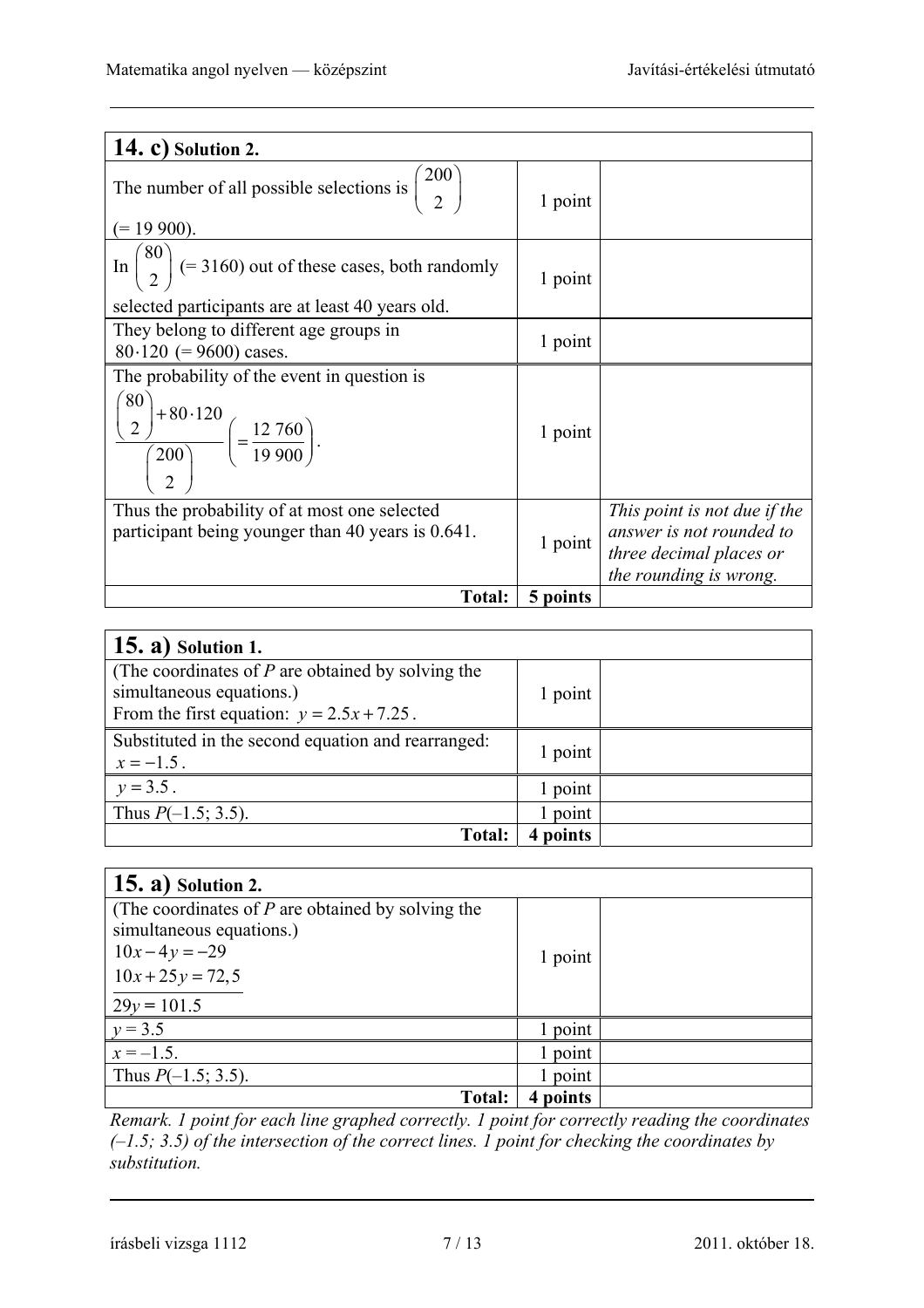| <b>15. b)</b> Solution 1.                                                                                 |         |                                                                                           |
|-----------------------------------------------------------------------------------------------------------|---------|-------------------------------------------------------------------------------------------|
| The normal vectors of the lines are $\mathbf{n}_{e}(5, -2)$ and                                           | 1 point |                                                                                           |
| $\mathbf{n}_{f}(2;5)$ .                                                                                   | 1 point |                                                                                           |
| The scalar product of the normal vectors is<br>$n_e \cdot n_f = 5 \cdot 2 + (-2) \cdot 5 = 10 - 10 = 0$ . | 1 point | These 2 points are also<br>due if the candidate                                           |
| Therefore the two lines are perpendicular.                                                                | 1 point | refers to the two normal<br>vectors being obtained<br>from each other by 90°<br>rotation. |
| <b>Total:</b>                                                                                             | noints  |                                                                                           |

| $(15. b)$ Solution 2.                             |         |  |
|---------------------------------------------------|---------|--|
| The slopes of the lines are $m_e = \frac{3}{2}$ , | 1 point |  |
| $m_f =$                                           | 1 point |  |
| The product of the slopes is $-1$ ,               | point   |  |
| therefore the two lines are perpendicular.        | point   |  |
| <b>Total:</b>                                     | points  |  |

| 15. c)                                                                                                                    |          |  |
|---------------------------------------------------------------------------------------------------------------------------|----------|--|
| The slope of line $e$ is 2.5, thus the tangent of its<br>angle $\alpha$ enclosed with the x-axis is $\tan \alpha = 2.5$ . | 3 points |  |
| Hence $\alpha \approx 68.2^{\circ}$ .                                                                                     | 1 point  |  |
| Total:                                                                                                                    | 4 points |  |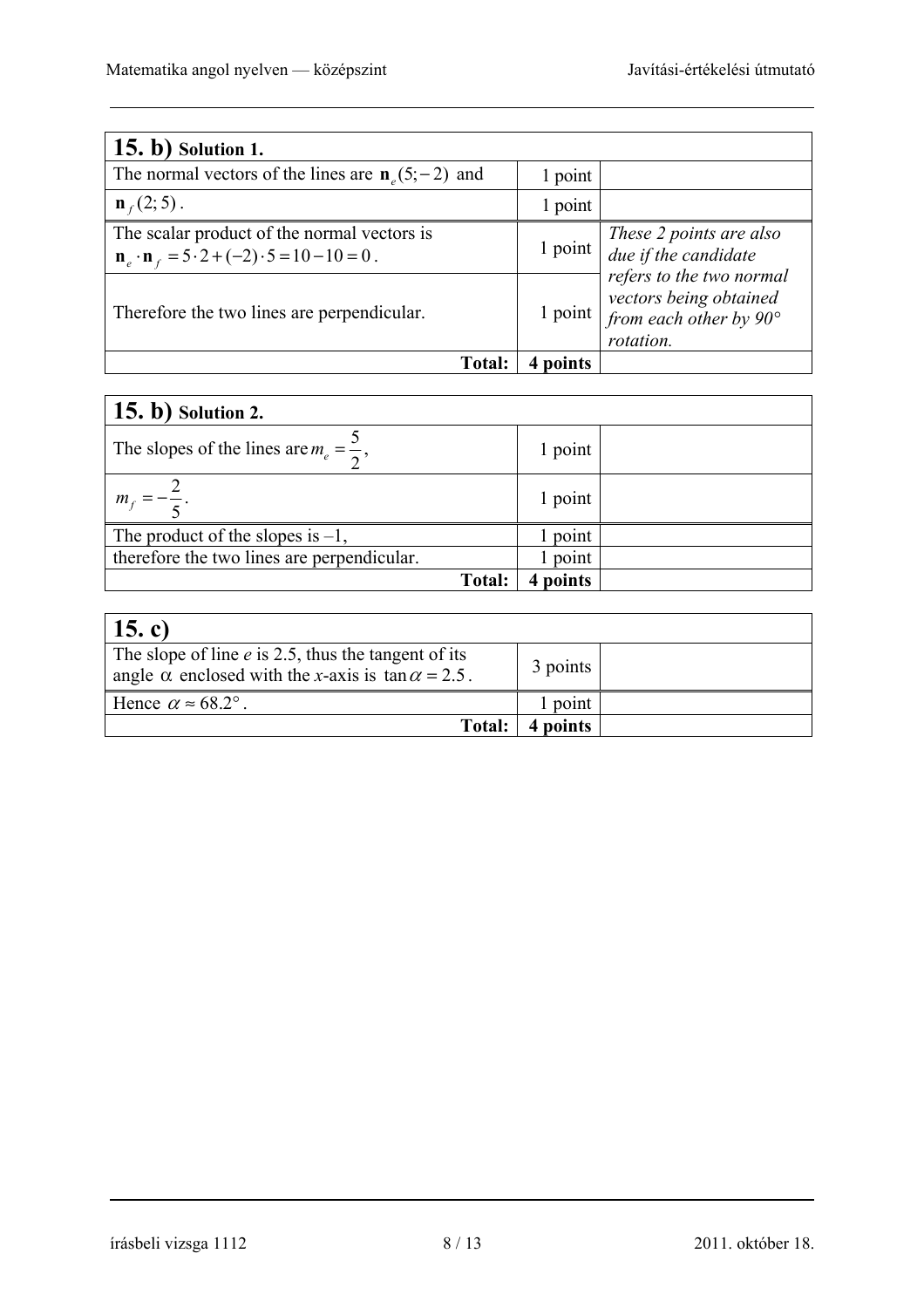# **II B**

| 16. a)                                                    |                 |                                                                                   |
|-----------------------------------------------------------|-----------------|-----------------------------------------------------------------------------------|
| $M = -4.42 + \frac{2}{3} \log_{10} (1.344 \cdot 10^{14})$ | 1 point         |                                                                                   |
| $M \approx 5$                                             |                 | 2 points $\begin{cases} Any value between 4.9 \ and 5 is acceptable. \end{cases}$ |
|                                                           | Total: 3 points |                                                                                   |

| 16. b)                                                                  |          |  |
|-------------------------------------------------------------------------|----------|--|
| 9.3 = $-4.42 + \frac{2}{3} \log_{10} E$ .                               | 1 point  |  |
| $log_{10} E = 20.58$ .                                                  | point    |  |
| Thus the energy released is about<br>$E \approx 3.8 \cdot 10^{20}$ (J). | 1 point  |  |
| Total:                                                                  | 3 points |  |

| 16. c)                                                                                    |          |  |
|-------------------------------------------------------------------------------------------|----------|--|
| The Chile quake had a magnitude 2 greater than the                                        |          |  |
| Canada quake:                                                                             |          |  |
| $-4.42 + \frac{2}{3} \cdot \log_{10} E_C = -4.42 + \frac{2}{3} \cdot \log_{10} E_K + 2$ . | 1 point  |  |
| Rearranged: $\log_{10} E_C - \log_{10} E_K = 3$ .                                         | 1 point  |  |
| (Using an identity of logarithms:) $\log_{10} \frac{E_C}{E_V} = 3$ .                      | 1 point  |  |
| Hence $\frac{E_C}{E_K}$ = 1000.                                                           | 1 point  |  |
| The energy released was greater by a factor of 1000.                                      | 1 point  |  |
| <b>Total:</b>                                                                             | 5 points |  |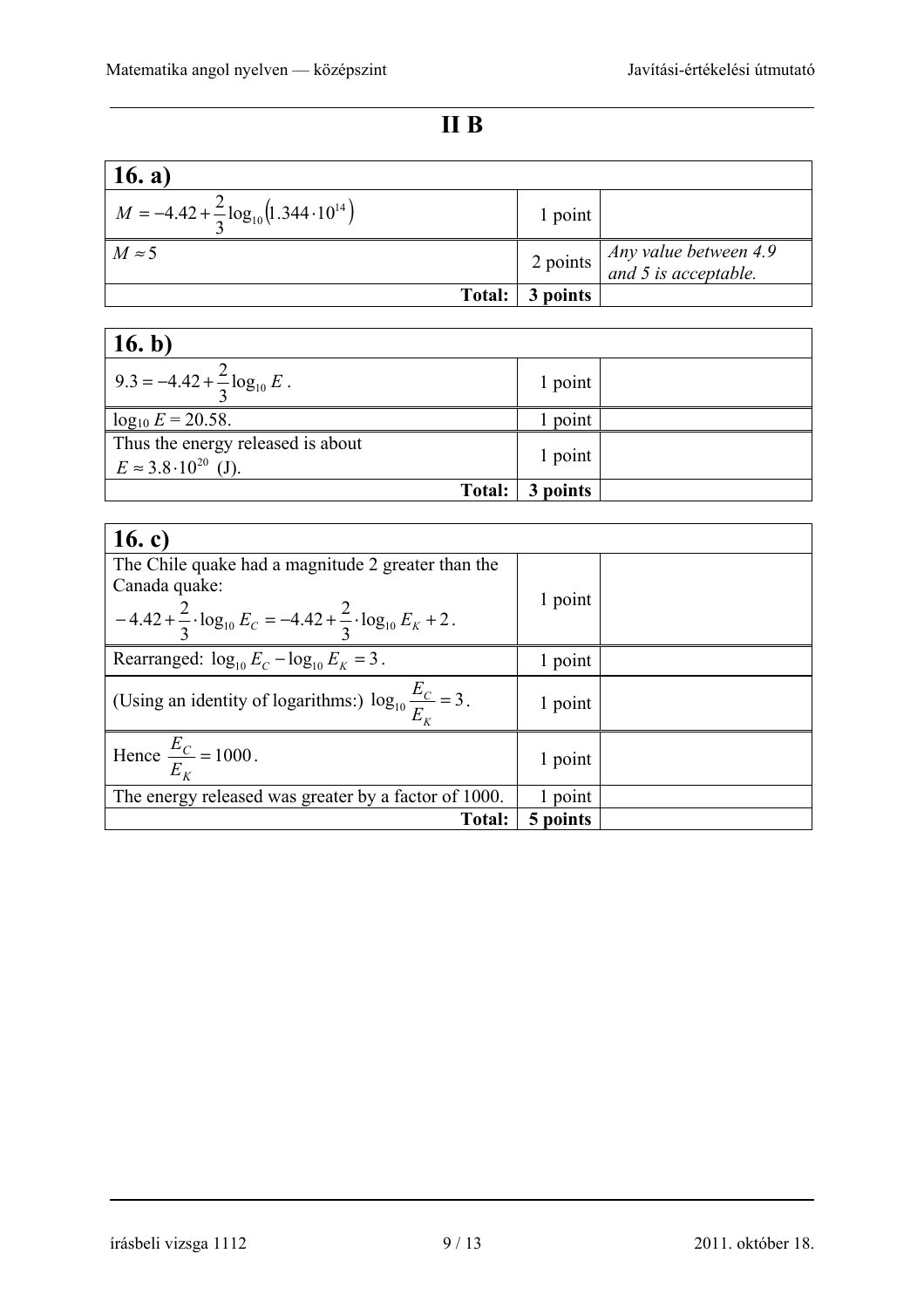| 16. $d)$                                                                                                                                      |          |                                                     |
|-----------------------------------------------------------------------------------------------------------------------------------------------|----------|-----------------------------------------------------|
| The solution uses the notations of the figure.                                                                                                |          |                                                     |
| F<br>17<br>18<br>ala<br>In the right-angled triangle AKF,<br>$\cos\alpha = \frac{17}{18},$                                                    | 1 point  |                                                     |
| $\alpha \approx 19.2^{\circ}$ . $(2\alpha \approx 38.4^{\circ})$                                                                              | 1 point  | $\alpha \approx 19^{\circ}$ is also accepted.       |
| The area of the triangle AKB is                                                                                                               |          | Award at most 1 point if                            |
| $A_{AKBA} \approx \frac{18^2 \cdot \sin 38.4^{\circ}}{2} (\approx 100.6 \text{ km}^2).$                                                       | 1 point  | the formula for the area<br>of the circular segment |
| The area of the circular sector is<br>$A_{\text{sector}} \approx 18^2 \pi \cdot \frac{38.4^{\circ}}{360^{\circ}} \approx 108.6 \text{ km}^2.$ | 1 point  | from the data tables book<br>is used incorrectly.   |
| $A_{\text{circular segment}} \approx 108.6 - 100.6 = 8 \text{ (km}^2).$                                                                       | 1 point  |                                                     |
| The area devastated is about $8 \text{ km}^2$ .                                                                                               | 1 point  |                                                     |
| <b>Total:</b>                                                                                                                                 | 6 points |                                                     |

| 17. a)                                          |          |  |
|-------------------------------------------------|----------|--|
| There are $7 \cdot 6 \cdot 5 \cdot 4$ ,         | 2 points |  |
| that is 840 such four-digit numbers altogether. | 1 point  |  |
| <b>Total:</b>                                   | 3 points |  |

| (17. b)                                                                                                                                 |          |                                                                                                                                                                                                                         |
|-----------------------------------------------------------------------------------------------------------------------------------------|----------|-------------------------------------------------------------------------------------------------------------------------------------------------------------------------------------------------------------------------|
| Each of the first five digits may be any number out<br>of 1, 2, 3, 4, 5, which makes $5^{5} (= 3125)$ possibilities<br>altogether.      | 2 points |                                                                                                                                                                                                                         |
| Because of the requirement of divisibility by 4, the<br>last two digits may only be as follows:<br>12, 24, 32, 44, 52. This is 5 cases. | 2 points | Award 1 point if there are<br>4 correct cases (and no<br>incorrect ones) listed or<br>there is one wrong<br>number listed along with<br>all five correct numbers.<br>Award no points for any<br>other incorrect answer. |
| Altogether, there are $5^5 \cdot 5$ ,                                                                                                   | 1 point  |                                                                                                                                                                                                                         |
| that is 15 625 such seven-digit numbers.                                                                                                | 1 point  |                                                                                                                                                                                                                         |
| Total:                                                                                                                                  | 6 points |                                                                                                                                                                                                                         |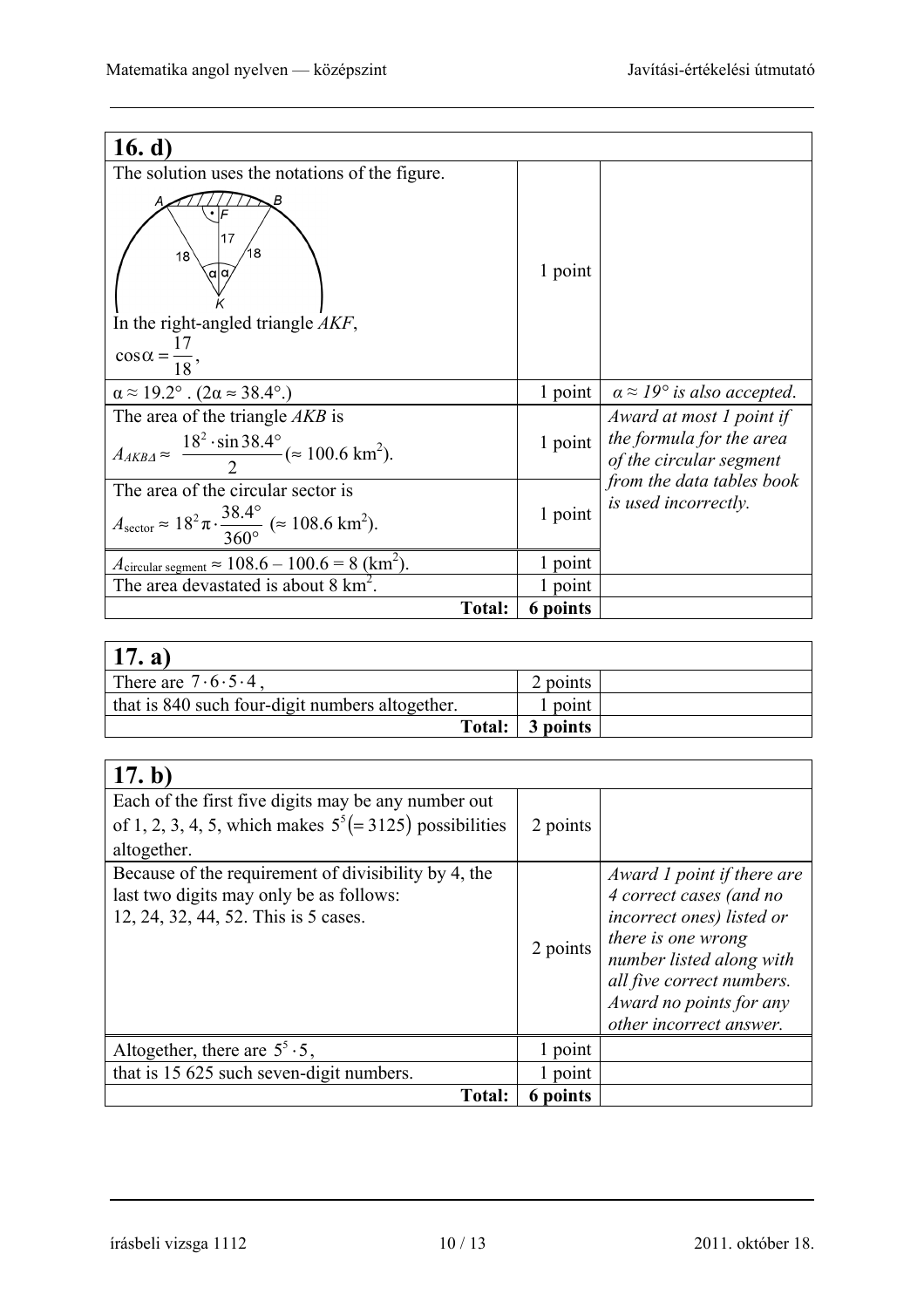| 17. c)                                                                                                   |          |                                                                  |
|----------------------------------------------------------------------------------------------------------|----------|------------------------------------------------------------------|
| Each of the digits $1, 2, 3, 4, 5$ occurs in the six-digit                                               |          | This point is also due if                                        |
| number, and one of them occurs exactly twice.                                                            | 1 point  | this idea is reflected by                                        |
|                                                                                                          |          | the solution.                                                    |
| The digit occurring twice has to be 3                                                                    | 1 point  |                                                                  |
| since the sum of the digits needs to be divisible by 3,                                                  | 1 point  |                                                                  |
| and $1+2+3+4+5=15$ (which is divisible by 3).                                                            | 1 point  |                                                                  |
| There are $\begin{pmatrix} 6 \\ 2 \end{pmatrix}$ ways to select the positions of the<br>two digits of 3. | 1 point  | The number of<br>appropriate 6-digit<br>numbers is the number of |
| The remaining 4 places may be filled with the other                                                      |          | all permutations of the                                          |
| digits in 4! ways.                                                                                       | 1 point  | characters<br>1; 2; 3; 3; 4; 5, that is,                         |
| There are $\binom{6}{2}$ .4!,                                                                            |          | 1 point $\frac{6!}{2!} = 360.$                                   |
| that is, 360 suitable six-digit numbers.                                                                 | 1 point  |                                                                  |
| <b>Total:</b>                                                                                            | 8 points |                                                                  |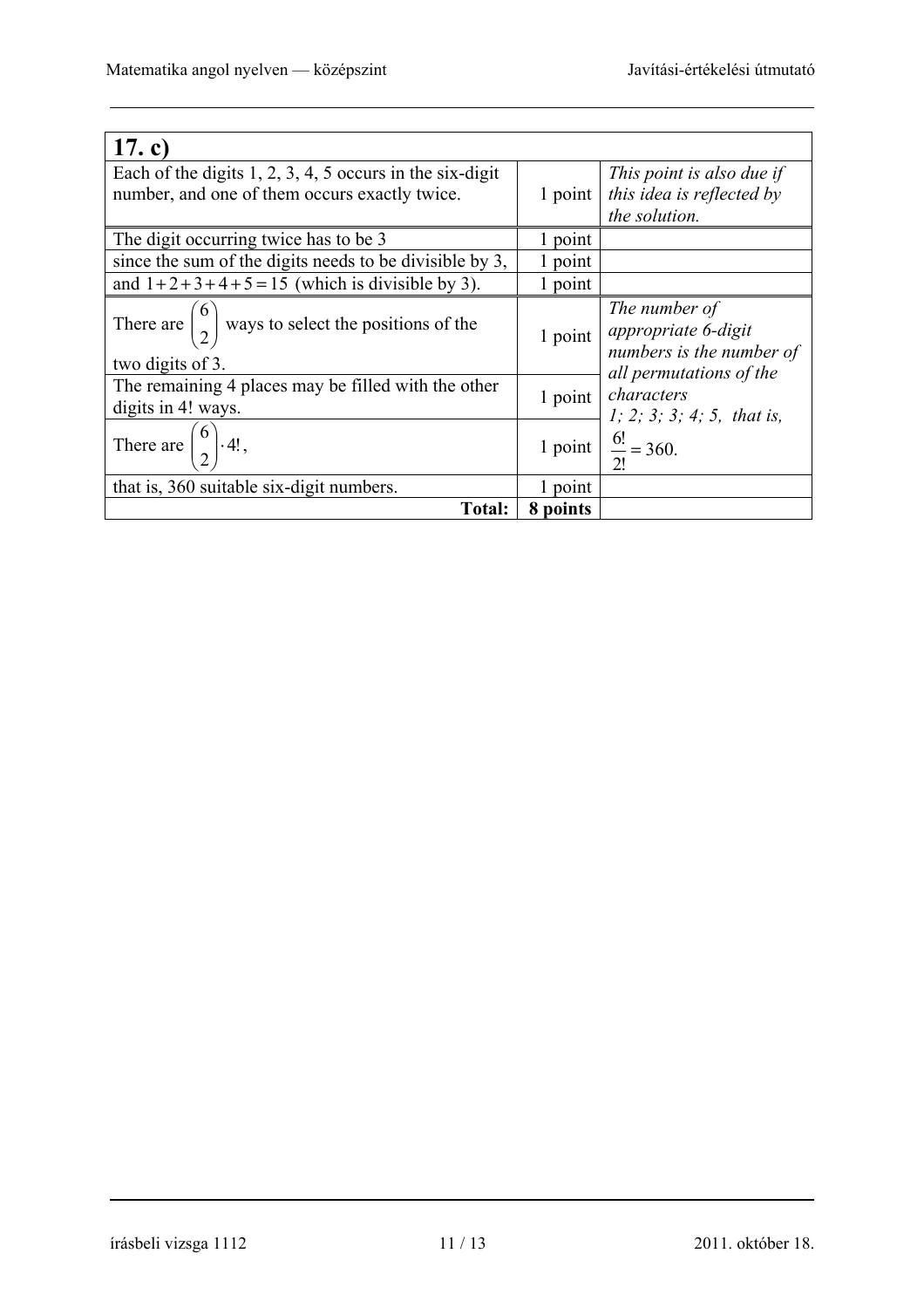| 18a)                                                                                                                                                  |           |                                                                                                                                                                      |
|-------------------------------------------------------------------------------------------------------------------------------------------------------|-----------|----------------------------------------------------------------------------------------------------------------------------------------------------------------------|
| 2,5<br>D<br>Ε<br>3<br>F<br>5,5<br>С<br>3<br>G<br>Q<br>$\mathsf{m}$<br>8,5<br>8,5<br>0,86m<br>3<br>3<br>H<br>Diagram with the given information shown. | 1 point   | This point is also due if<br>the solution is correct but<br>there is no diagram.<br>Do not award this point if<br>the given diameters are<br>used as radii.          |
| The height of the truncated cone is $m$ cm.<br>(Because of symmetry,) $ED = 2.5$ cm.                                                                  | 1 point   |                                                                                                                                                                      |
| In the right-angled triangle AED,<br>$(AD = 8.5; AE = m)$ :<br>$m^2 = 8.5^2 - 2.5^2$ ,<br>$m \approx 8.1$ .                                           | 1 point   |                                                                                                                                                                      |
| 86% of this is 0.86 $m \approx 7.0$ .                                                                                                                 | 1 point   |                                                                                                                                                                      |
| The right-angled triangles APQ and AED are<br>similar (because of the right angles and the acute<br>angle they have in common);                       | 1 point   |                                                                                                                                                                      |
| and the scale factor of the similitude is (the ratio of<br>the lengths of corresponding sides:) 0.86.                                                 | 1 point   | The point is also due if<br>this idea is only reflected<br>by the calculations.                                                                                      |
| Hence $PQ = 0.86 \cdot DE$ , that is,<br>$PQ = 0.86 \cdot 2.5 = 2.15$ .                                                                               | 1 point   | The rounding $PQ \approx 2.2$ is<br>also acceptable.                                                                                                                 |
| The radius of the cross-section is<br>$GO = 3 + 2.15 = 5.15$ .                                                                                        | 1 point   | $GQ \approx 5.2$ is also<br>acceptable.                                                                                                                              |
| The volume of the sour cream is<br>$V \approx \frac{7.0 \cdot \pi}{3} \cdot (5.15^2 + 3^2 + 5.15 \cdot 3).$                                           | 1 point   |                                                                                                                                                                      |
| $V \approx 372.9 \text{ (cm}^3)$ .                                                                                                                    | 1 point   |                                                                                                                                                                      |
| Rounded to the nearest ten $cm3$ , the volume of the<br>sour cream is $370 \text{ cm}^3$ .                                                            | 1 point   | This point is also due if<br>$GQ \approx 5.2$ is used and<br>hence, with correct<br>rounding, $380 \text{ cm}^3$ is<br>obtained for the volume<br>of the sour cream. |
| <b>Total:</b>                                                                                                                                         | 11 points |                                                                                                                                                                      |